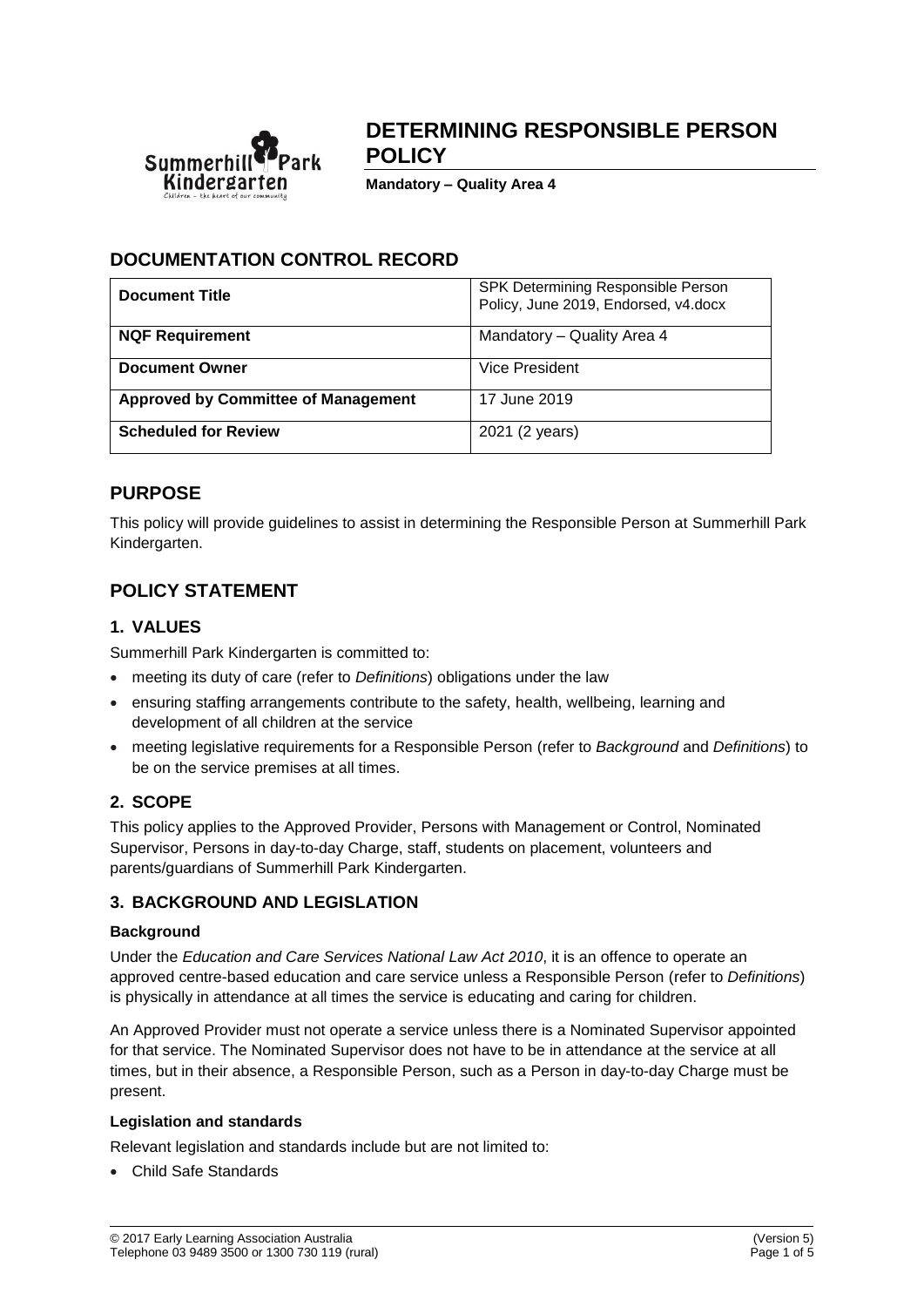- *Education and Care Services National Law Act 2010*
- *Education and Care Services National Regulations 2011*
- *National Quality Standard*, Quality Area 4: Staffing Arrangements
- *National Quality Standard*, Quality Area 7: Governance and Leadership
- *Working with Children Act 2005* (Vic)
- *Working with Children Regulations 2006* (Vic)

### **4. DEFINITIONS**

The terms defined in this section relate specifically to this policy. For commonly used terms e.g. Approved Provider, Responsible Person, National Law, National Regulations, Regulatory Authority etc. refer to the *General Definitions* section of this manual.

**Duty of care:** A common law concept that refers to the responsibilities of organisations to provide people with an adequate level of protection against harm and all reasonable foreseeable risk of injury.

**Person in day-to-day Charge:** A person who is placed in day-to-day charge of an education and care service by an Approved Provider or a Nominated Supervisor; and who has consented to the placement in writing (Regulation 117A).

**Person with Management or Control:** Where the Approved Provider of a service is an eligible association, each member of the association's executive committee is a Person with Management or Control and has the responsibility, alone or with others, for managing the delivery of the education and care service (National Law: Definitions (b)).

**Responsible Person:** Centre-based services must have a Responsible Person present at all times that the service is delivering education and care. The responsible person is the Person in day-to-day Charge at the service and can be one of the following:

- the Approved Provider, if the Approved Provider is an individual, or in any other case, a Person with Management or Control (refer to *Definitions*) of an education and care service operated by the Approved Provider
- the Nominated Supervisor of the service
- a Person placed in day-to-day Charge of the service. (National Law, Section 162)

**Nominated Supervisor:** A person who has been nominated by the Approved Provider of the service under Part 3 of the Act and who has consented to that nomination in writing can be the Nominated Supervisor. All services must have a Nominated Supervisor(s) with responsibility for the service in accordance with the National Regulations (Section 5 and 161).

### **5. SOURCES AND RELATED POLICIES**

#### **Sources**

- Australian Children's Education and Care Quality Authority (ACECQA), Information Sheets: [www.acecqa.gov.au](http://www.acecqa.gov.au/)
- *Guide to the Education and Care Services National Law and the Education and Care Services National Regulations 2011*: [www.acecqa.gov.au](http://www.acecqa.gov.au/)
- *Guide to the National Quality Framework*: [www.acecqa.gov.au](http://www.acecqa.gov.au/)

#### **Service policies**

- *Child Safe Environment Policy*
- *Code of Conduct Policy*
- *Participation of Volunteers and Students Policy*
- *Privacy and Confidentiality Policy*
- *Staffing Policy*
- *Supervision of Children Policy*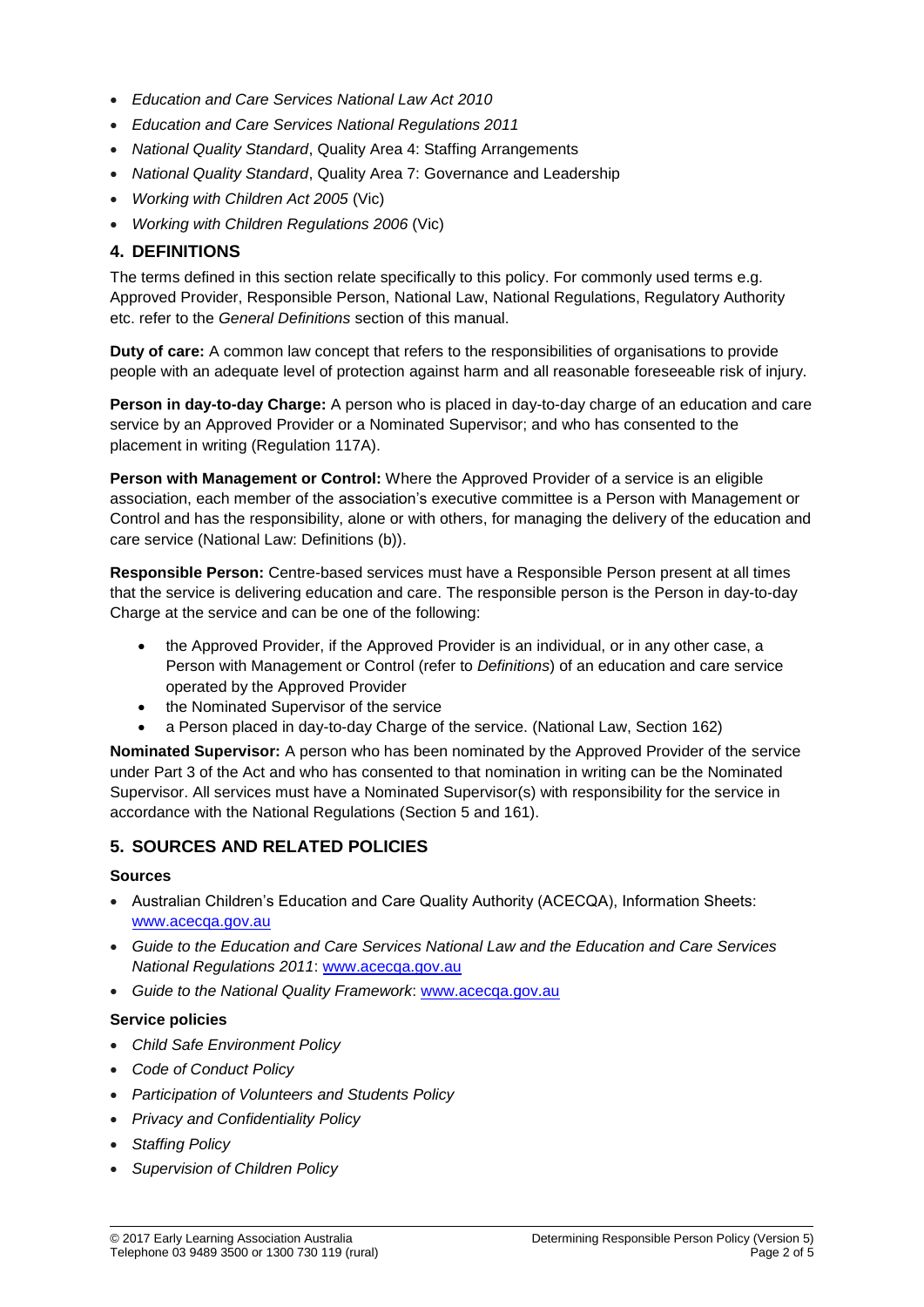## **PROCEDURES**

### **The Approved Provider and Persons with Management or Control are responsible for:**

- ensuring there is a Responsible Person on the premises at all times the service is delivering education and care programs for children
- nominating sufficient Nominated Supervisors to meet legislative requirements for a Responsible Person at the service at all times, including during periods of leave or illness
- ensuring that a person nominated as a Nominated Supervisor or a Person in day-to-day Charge:
	- − is at least 18 years of age
	- − has adequate knowledge and understanding of the provision of education and care to children
	- − has the ability to effectively supervise and manage an education and care service
	- − has not been subject to any decision under the National Law, or any other children's services or education law, to refuse, refuse to renew, suspect, or cancel a licence, approval, registration, certification or other authorisation granted to the person
	- − has a history of compliance with the National Law and other relevant laws (Regulations 117C and 117B)
- ensuring that the name and position of the Responsible Person in charge of the service is displayed and easily visible from the main entrance of the service<sup>1</sup> (National Law: Section 172)
- ensuring that the service does not operate without a Nominated Supervisor(s), and that the Nominated Supervisor(s) has given written consent to be in the role
- ensuring that the name of the Nominated Supervisor is displayed prominently at the service
- ensuring that information about the Nominated Supervisor, including name, address, date of birth, evidence of qualifications, approved training, a Working with Children Check or teaching registration, and other documentary evidence of fitness to be a Nominated Supervisor (refer to *Staffing Policy*) is kept on the staff record (Regulation 146)
- notifying the Regulatory Authority if:
	- − there is a change to the name or contact details of the Nominated Supervisor (Section 56, Regulation 35)
	- − the Nominated Supervisor is no longer employed or engaged by the service
	- − has been removed from the role
	- − the Nominated Supervisor withdraws their consent to the nomination
	- − if a Nominated Supervisor or person in day-to-day charge has their Working with Children Check or teacher registration suspended or cancelled, or if they are subject to any disciplinary proceedings under the law
	- − there is any other matter or incident which affects the ability of the Nominated Supervisor to meet minimum requirements and re-assessing the Nominated Supervisor's suitability for the role
- ensuring that, when the Nominated Supervisor is absent from the premises, an alternative Responsible Person is on site
- ensuring that the Nominated Supervisor and Person in day-to-day Charge have a sound understanding of the role of Responsible Person
- ensuring that the staff record includes the name of the Responsible Person at the centre-based service for each time that children are being educated and cared for by the service (Regulation 150)
- ensuring that the Nominated Supervisors and Person in day-to-day Charge have successfully completed child protection training (see *Child Safe Environment Policy)*
- developing rosters in accordance with the availability of Responsible Persons, hours of operations and the attendance patterns of children.

 $\overline{a}$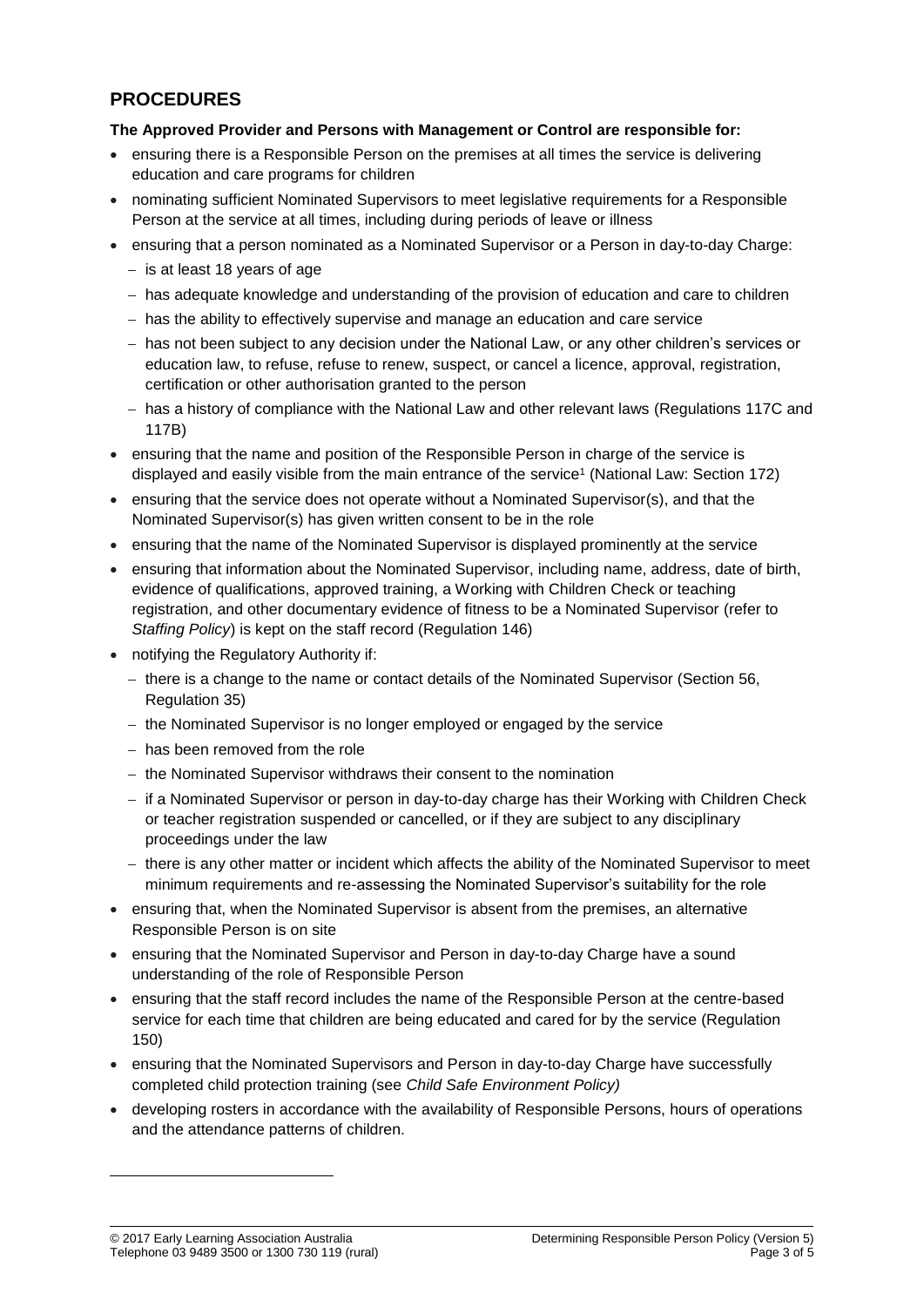### **The Nominated Supervisor is responsible for:**

- providing written consent to accept the role of Nominated Supervisor
- ensuring they have a sound understanding of the role of Responsible Person (refer to *Definitions*)
- ensuring that, in their absence from the service premises, a Responsible Person is present
- ensuring that a Person in day-to-day Charge:
	- − is at least 18 years of age
	- − has adequate knowledge and understanding of the provision of education and care to children,
	- − has the ability to effectively supervise and manage an education and care service
	- − has not been subject to any decision under the National Law, or any other children's services or education law, to refuse, refuse to renew, suspect, or cancel a licence, approval, registration, certification or other authorisation granted to the person
	- − has a history of compliance with the National Law and other relevant laws (Regulation 117B)
- ensuring that an educator gives written consent to being a Person in day-to-day Charge
- ensuring that the name and position of the Responsible Person in charge of the service is displayed and easily visible from the main entrance of the service
- supporting the Approved Provider to develop rosters in accordance with the availability of Responsible Persons, hours of operations and the attendance patterns of children
- notifying the Approved Provider and the Regulatory Authority within 7 days of any changes to their personal situation, including a change in mailing address, circumstances that affect their status as fit and proper, such as the suspension or cancellation of a Working with Children Check or teacher registration, or if they are subject to disciplinary proceedings.

#### **Other staff are responsible for:**

- meeting the qualifications, experience and other requirements if they wish to be nominated as a Person in day-to day Charge
- providing written consent to be the Person in day-to-day Charge
- ensuring they have a sound understanding of the role of Responsible Person.

#### **Parents/guardians are responsible for:**

- reading and understanding this policy
- being aware of the Responsible Person at the service on a daily basis.

#### **Volunteers and students, while at the service, are responsible for following this policy and its procedures.**

# **EVALUATION**

In order to assess whether the values and purposes of the policy have been achieved, the Approved Provider will:

- regularly seek feedback from everyone affected by the policy regarding its effectiveness
- monitor the implementation, compliance, complaints and incidents in relation to this policy
- keep the policy up to date with current legislation, research, policy and best practice
- revise the policy and procedures as part of the service's policy review cycle, or as required
- notify parents/guardians at least 14 days before making any changes to this policy or its procedures unless a lesser period is necessary because of a risk.

### **ATTACHMENTS**

Nil